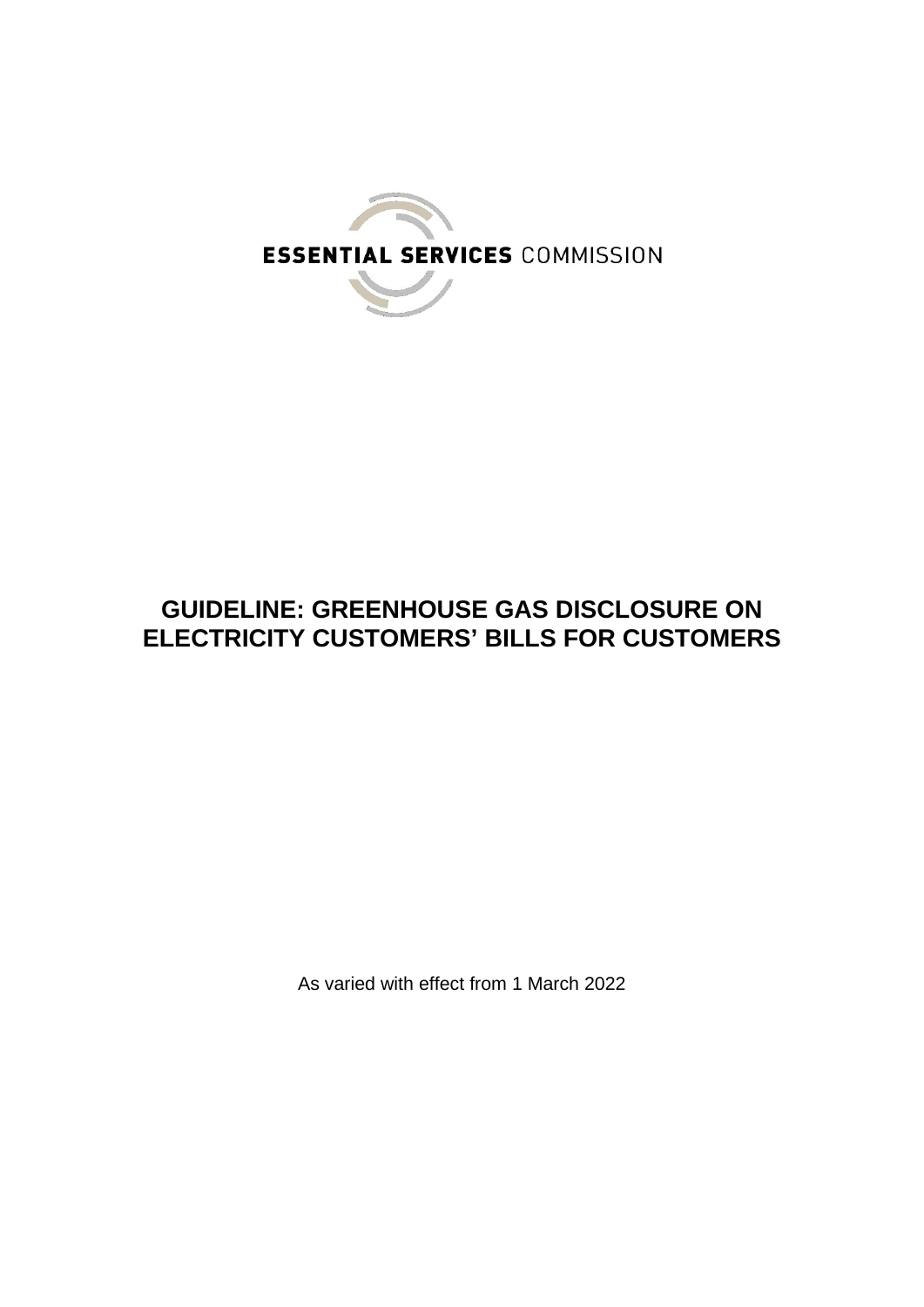Enquiries concerning the currency of this Guideline should be addressed to -

Essential Services Commission

Level 8, 570 Bourke Street

Melbourne Vic 3000

Our reference – C/21/32973

| <b>Version</b> | Date              | <b>Nature of Amendment</b>                                                                                                                                                                         |
|----------------|-------------------|----------------------------------------------------------------------------------------------------------------------------------------------------------------------------------------------------|
| 2              | February 2008     | Calculation and advice of the co-efficient in<br>accordance with clause 3.1                                                                                                                        |
| 3              | <b>March 2009</b> | Minor amendments to clauses 1.2, 2.1(d), 3.2 and<br>5 to update information contained in these clauses                                                                                             |
| 4              | December<br>2012  | Minor amendment to clause 2.1(d) and clause 5 to<br>update information contained in this clause<br>Deletion of clause 3.2 and references to<br>Sustainability Victoria amended                     |
| 5              | January 2013      | Minor amendments to Figures in clause 2.3 to<br>update website details                                                                                                                             |
| 6              | January 2015      | Amended the definition of customer to not include<br>small customers $-$ as the relevant provisions for<br>small customers are contained in the Energy Retail<br>Code – and other minor amendments |
| 7              | <b>March 2022</b> | Amended to reflect changes to Energy Retail Code<br>of Practice.                                                                                                                                   |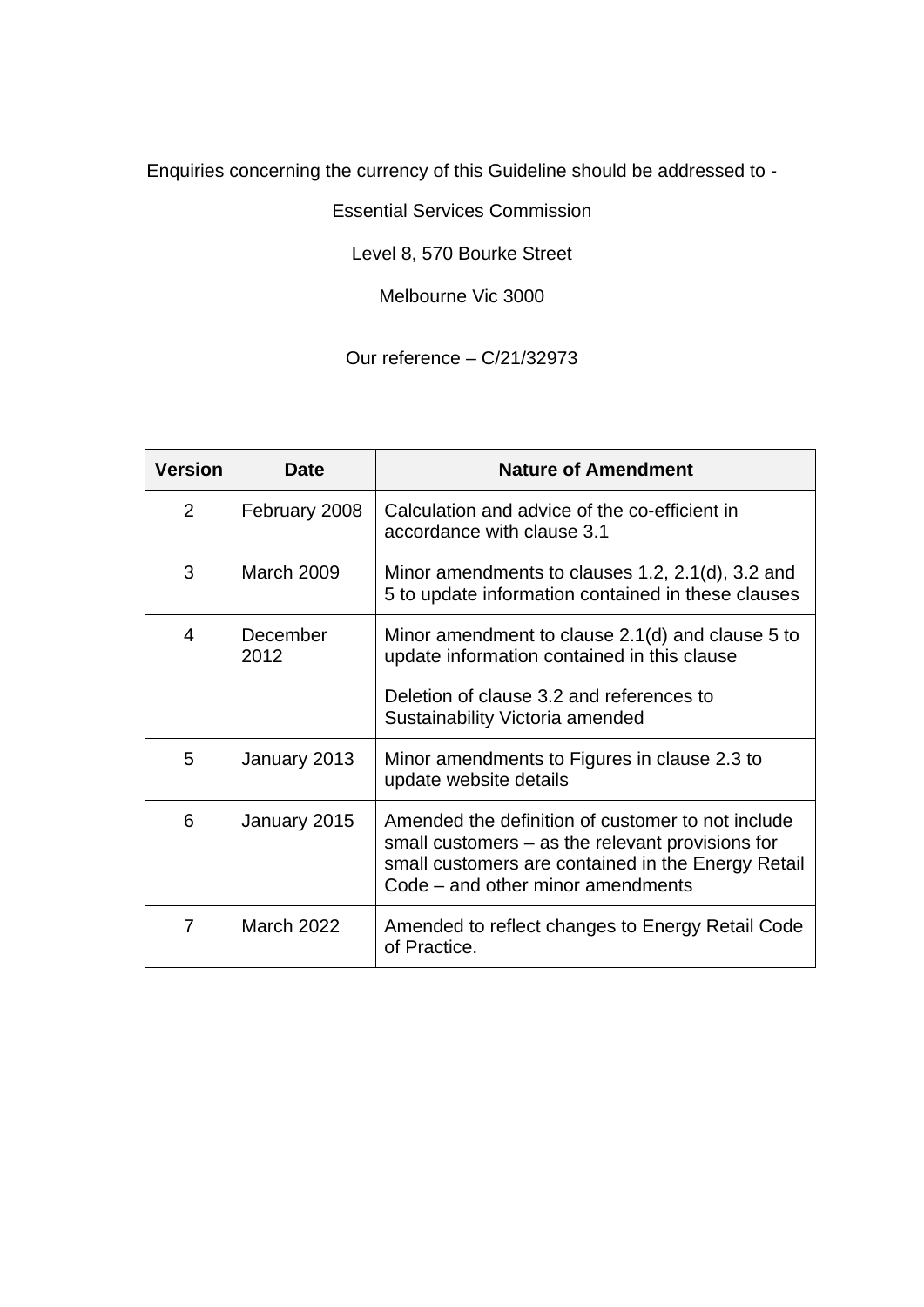# **CONTENTS**

| 1.  |  |
|-----|--|
| 1.1 |  |
| 1.2 |  |
| 1.3 |  |
| 1.4 |  |
| 2.  |  |
| 2.1 |  |
| 2.2 |  |
| 2.3 |  |
| 3.  |  |
| 3.1 |  |
| 3.2 |  |
| 3.3 |  |
| 4.  |  |
| 4.1 |  |
| 4.2 |  |
| 5.  |  |
| 6.  |  |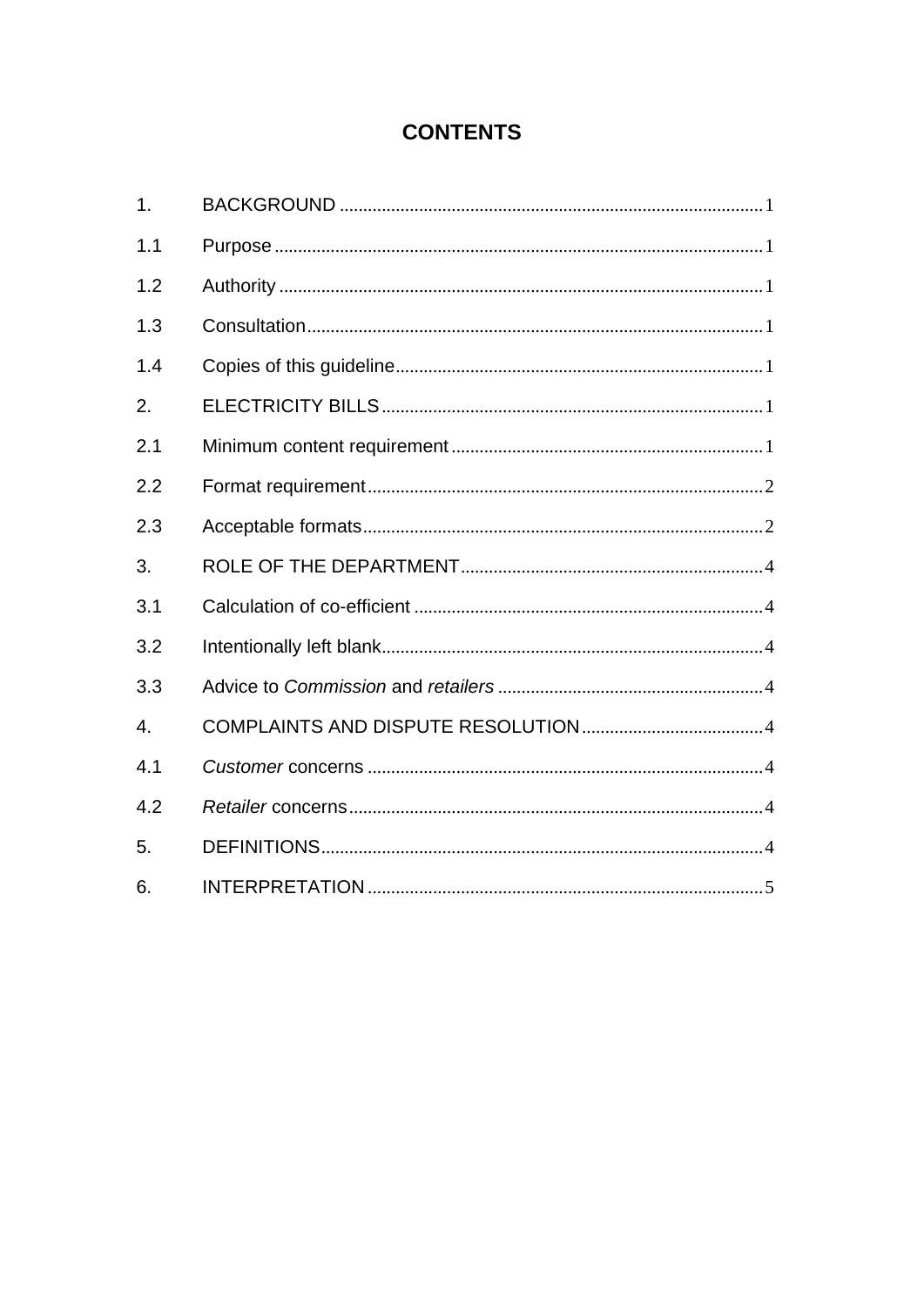# <span id="page-3-0"></span>**1. BACKGROUND**

# <span id="page-3-1"></span>**1.1 Purpose**

The purpose of this guideline is to specify the minimum information concerning greenhouse gas emissions connected with the generation of electricity which a *retailer* must include in each bill issued to a *customer*.

In doing so, the regulatory objective is to increase *customer* awareness of the link between energy use and greenhouse gas emissions and to enable *customers* to monitor over time the emissions associated with their energy consumption.

For *small customers*, a retailer must include in each bill, the information set out at clause 64(1) of the Energy Retail Code of Practice, namely either the information concerning greenhouse gas emissions as specified in this guideline (clause 64(1)(a)) or bill benchmarking information where the customer is a residential customer (clause 64(1)(b)). If a *retailer* decides to include information concerning greenhouse gas emissions, the *retailer* must comply with the information in this guideline.

For *customers* that are not *small customers*, a retailer must include in a bill the information set out in this guideline.

# <span id="page-3-2"></span>**1.2 Authority**

This guideline is prepared and issued by the *Commission* under section 40S(1) of the *Act*.

Disclosure of the information specified by this guideline is required by each *retailer's retail licence* and by section 40R of the *Act.*

# <span id="page-3-3"></span>**1.3 Consultation**

The *Commission* has consulted with the *Department* before issuing this guideline and will do so before issuing any amendment to it.

# <span id="page-3-4"></span>**1.4 Copies of this guideline**

Each *retailer* must:

- (a) publish a copy of this guideline on its website;
- (b) give a copy of this guideline to any person, on request by that person; and
- (c) refer to this guideline in its customer charter.

# <span id="page-3-6"></span><span id="page-3-5"></span>**2. ELECTRICITY BILLS**

### **2.1 Minimum content requirement**

A *retailer* must include at least the following information in a *customer's* bill (unless the *customer* is a *small customer* and the *retailer* has included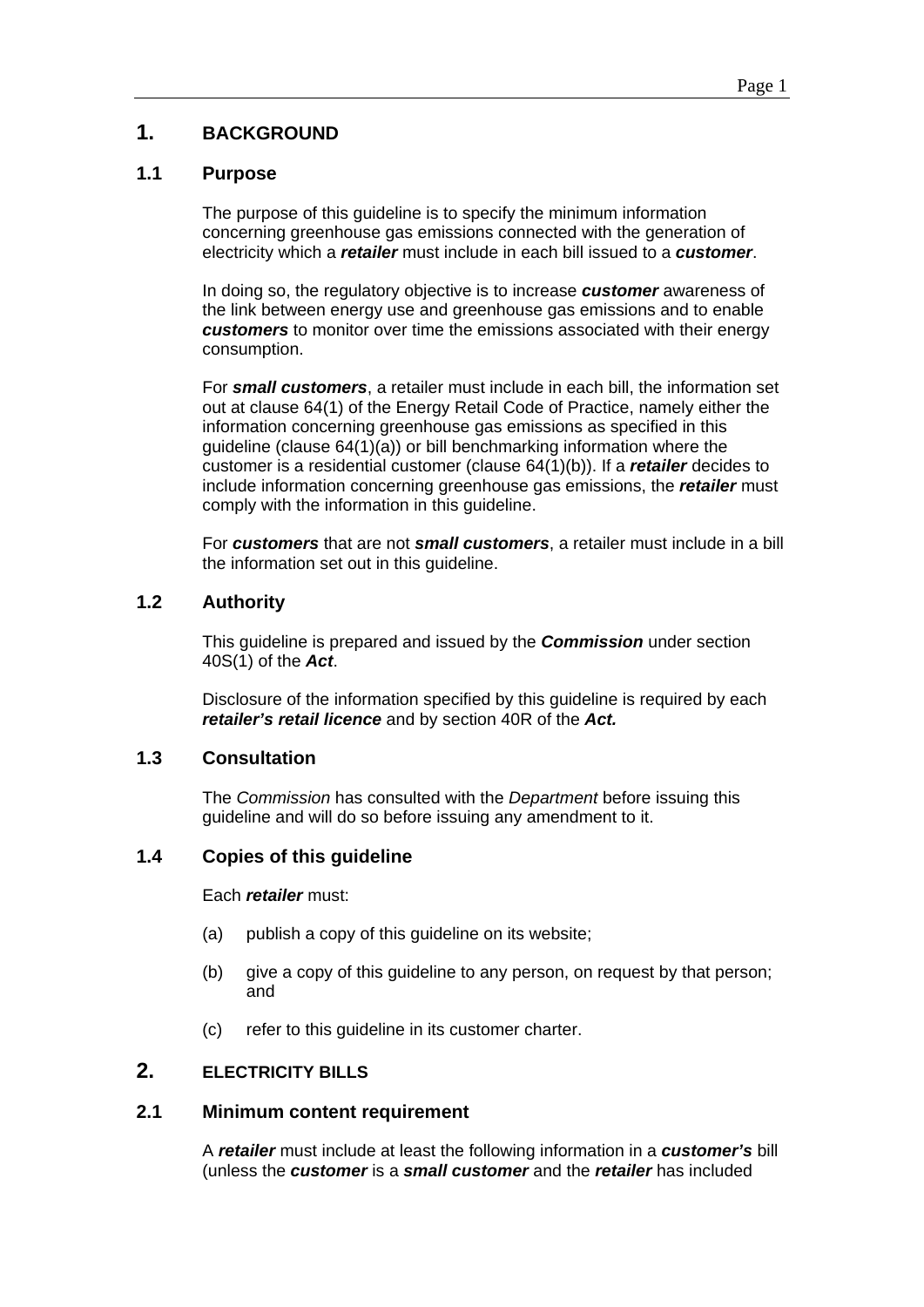information as provided by clause 64(1)(b) of the Energy Retail Code of Practice):

- (a) the amount of *disclosable emissions* associated with the amount of electricity to which the bill relates;
- (b) to the extent that data is available as to the amount of electricity, the amount of *disclosable emissions* associated with the amount of electricity to which each previous bill related within the past 12 months;
- (c) a graphical representation of the data referred to in paragraphs (a) and (b), with adequate explanation of the graph;
- (d) the website address: " www.compare.energy.vic.gov.au"

### <span id="page-4-0"></span>**2.2 Format requirement**

A *retailer* must present the information set out in clause 2.1 and any associated information on greenhouse gas emissions, including the format of the graph, in a manner approved by the *Commission*. The *Commission* may consult with the *Department* before giving or refusing its approval.

# <span id="page-4-1"></span>**2.3 Acceptable formats**

Figure 1 contains three examples of narrative and graphical formats.. Adoption of one of these formats does not require approval under clause 2.2.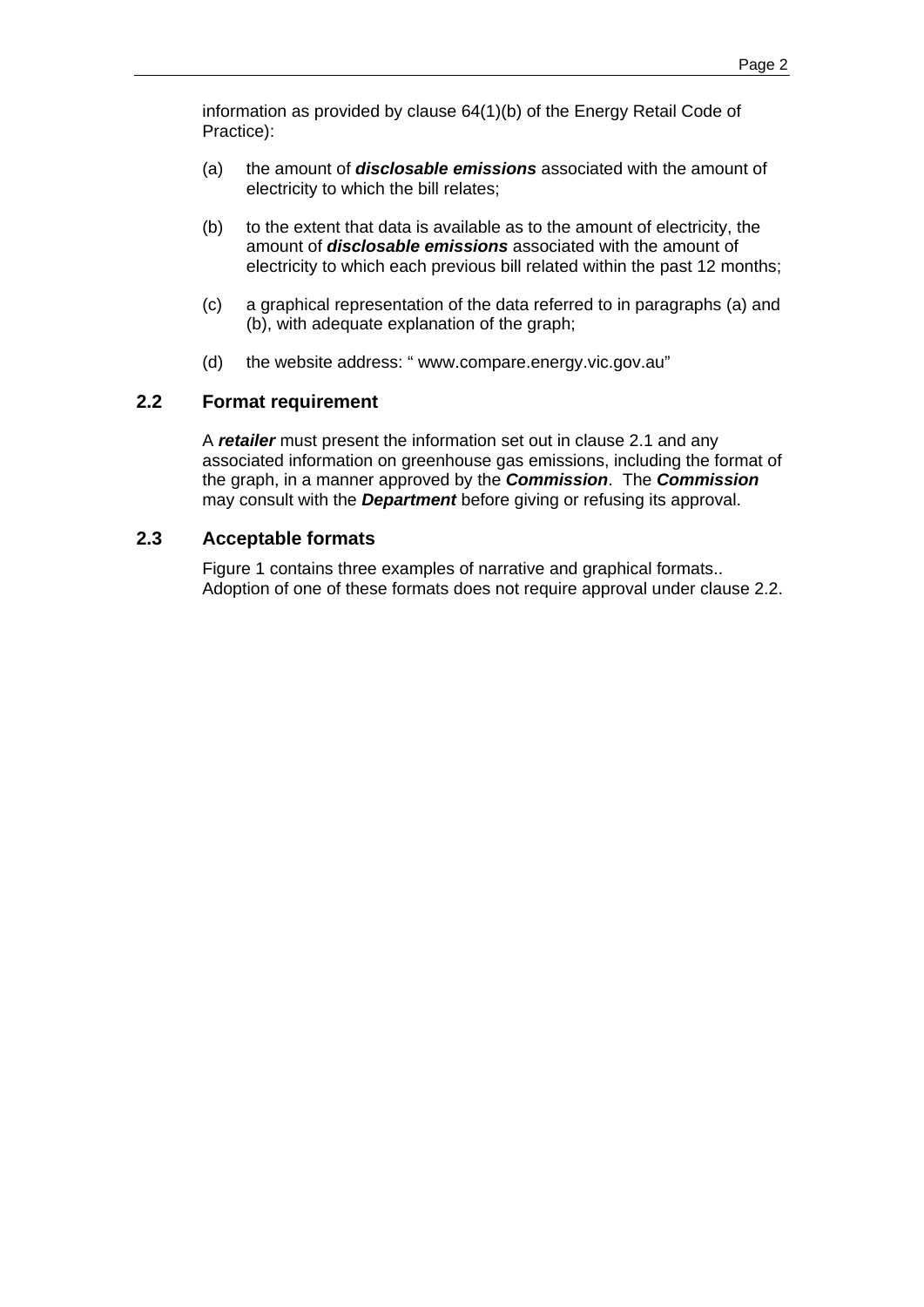# **Figure 1**

#### **EXAMPLE 1: GREENHOUSE GAS DISCLOSURE**



#### **EXAMPLE 2: GREENHOUSE GAS DISCLOSURE**





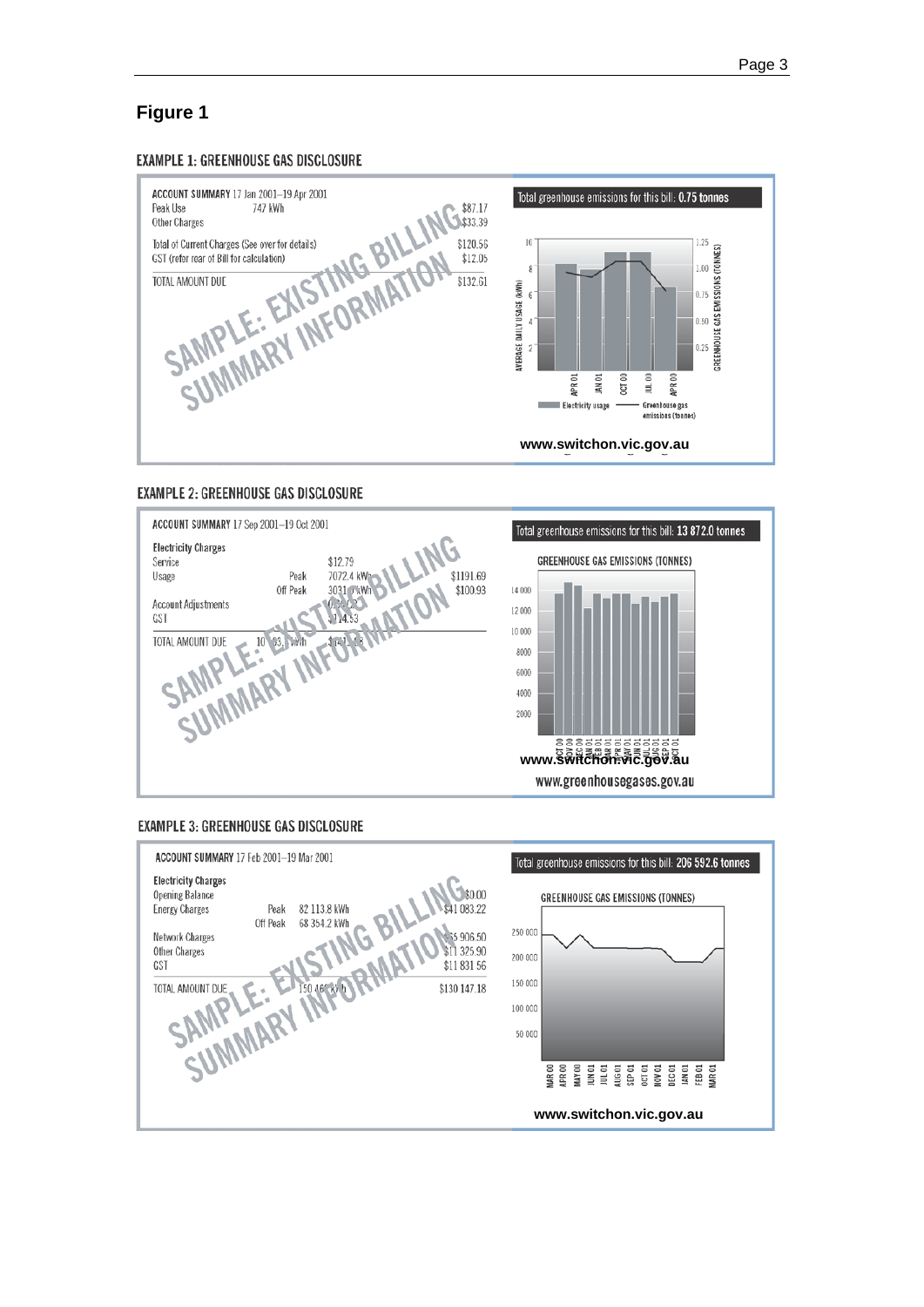# <span id="page-6-0"></span>**3. ROLE OF THE DEPARTMENT[1](#page-6-8)**

# <span id="page-6-1"></span>**3.1 Calculation of co-efficient**

The *Department* will use best endeavours to calculate the *co-efficient* for a calendar year by the end of October in the preceding calendar year, and will supply it to the *Commission* promptly after its calculation. The *Commission* will advise the *retailers* of the *co-efficient* and publish it on the *Commission's* website upon receiving it from the *Department.*

# <span id="page-6-3"></span><span id="page-6-2"></span>**3.2 Intentionally left blank**

# **3.3 Advice to** *Commission* **and** *retailers*

The *Department* will advise the *Commission* about environmental policy issues in relation to the implementation of this guideline.

# <span id="page-6-4"></span>**4. COMPLAINTS AND DISPUTE RESOLUTION**

# <span id="page-6-5"></span>**4.1** *Customer* **concerns**

A *retailer* must handle a complaint relating to the subject-matter of this guideline:

- a) by a *small customer* in accordance with its procedures as developed under clause 14 of the Energy Retail Code of Practice;
- b) by a *customer* that is not a *small customer* in the same manner as it is obliged to handle complaints or resolve disputes in relation to bills generally under its *retail licence* and under the terms of its retail contract with the *customer.*

### <span id="page-6-6"></span>**4.2** *Retailer* **concerns**

If a *retailer* has a complaint about a *Commission* or a *Department* decision taken under or pursuant to this guideline, or it has an unresolved customer complaint which properly relates to such a *Commission* or a **Department** decision, it must raise the matter with the *Commission* (after first attempting to resolve the matter with the *Department* in the case of a decision made by the *Department*).

# <span id="page-6-7"></span>**5. DEFINITIONS**

In this guideline:

*Act* means the *Electricity Industry Act* 2000.

<span id="page-6-8"></span><sup>1</sup> Neither the *Commission* nor this guideline can bind the *Department* in the discharge of its functions, however clause 3 has been included following consultation with the *Department* to properly inform *retailers* and *customers* of the role which the *Department* proposes to undertake in the scheme for increasing *customer* awareness through electricity bills which is set out in this guideline.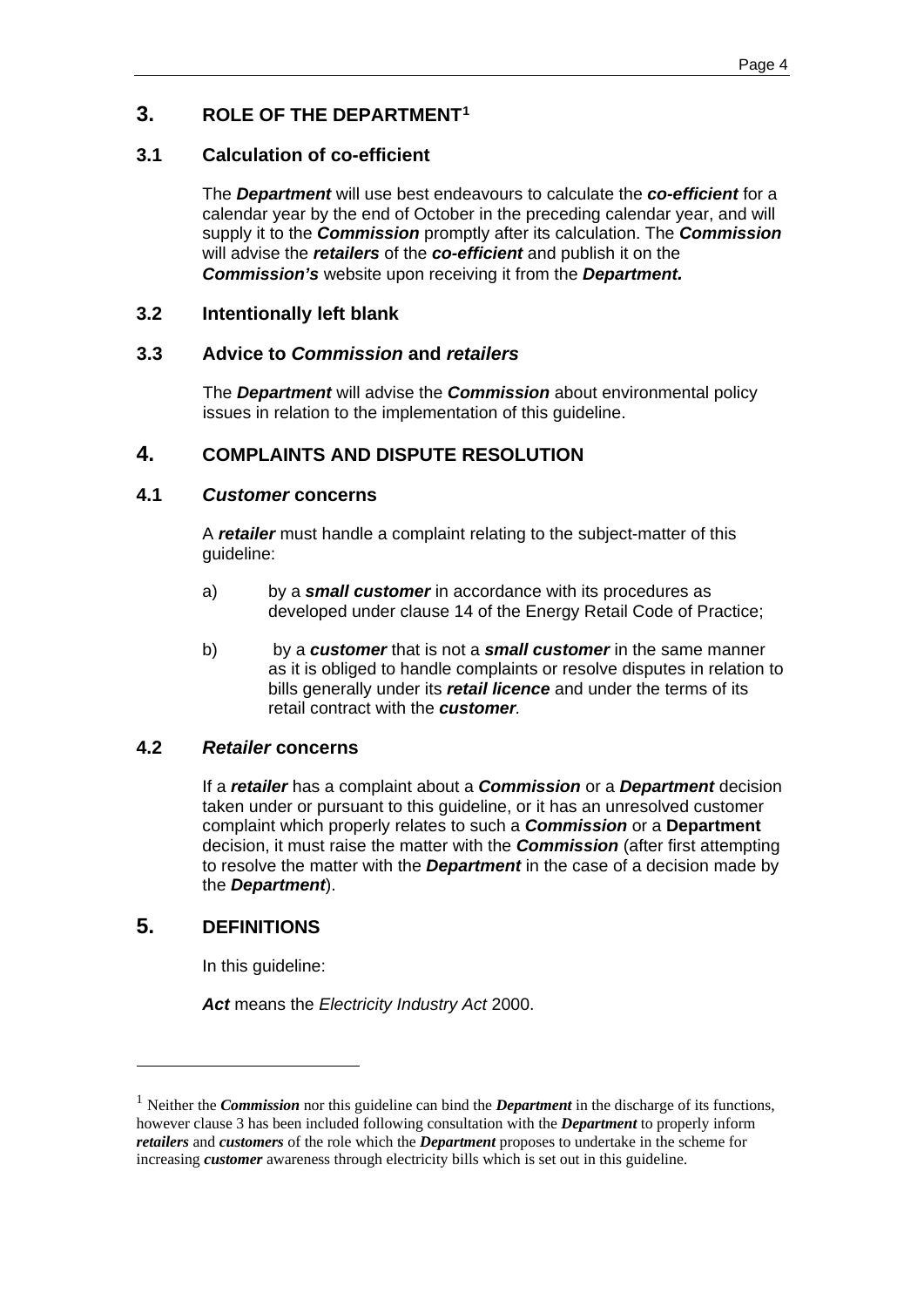*customer* means a person who buys electricity from a *retailer*..

*co-efficient* means:

- (a) for  $2002 1.39$  tonnes  $CO<sub>2</sub>e/MWh$ ; and
- (b) for each subsequent calendar year a figure to be calculated by the *Department* and supplied to the relevant *retailer* by the *Commission*. The figure is to be derived from relevant data in the then latest National Greenhouse Gas Inventory published by the Department of Climate Change (a Commonwealth Government department) and other relevant documents so as to reflect average greenhouse gas intensity of electricity sold in Victoria (in the absence of which the previous year's figure applies).

*Commission* means the Essential Services Commission, Victoria.

*Department* means the department with primary responsibility for the supporting Minister administering the *Electricity Industry Act 2000*.

*disclosable emissions* for a period means the number of tonnes for the period calculated by applying the formula:

*co-efficient* x (MWh of electricity – MWh of *green power*)

(and where the period encompasses two calendar years the formula is to be applied using the *co-efficient* which is current at the end of the period).

*green power* means electricity which is accredited as "GreenPower" under the national Green Power Accreditation Program managed by the National GreenPower Steering Group.

*retailer* means a person who holds a *retail licence* under the *Act*.

<span id="page-7-0"></span>*retail licence* means a licence granted under the *Act* to sell electricity otherwise than through the wholesale electricity market.

# **6. INTERPRETATION**

In this guideline:

- (a) headings and footnotes are for convenience only and do not affect the interpretation of this guideline;
- (b) words importing the singular include the plural and vice versa;
- (c) words importing a gender include any gender;
- (d) an expression importing a natural person includes any company, partnership, trust, joint venture, association, corporation or other body corporate and any governmental agency;
- (e) a reference to a clause is to a clause of this guideline;
- (f) a reference to any statute including an *Act* and regulation, proclamation, order in council, ordinance or by-law includes all statutes, regulations, proclamations, orders in council, ordinances or by-laws